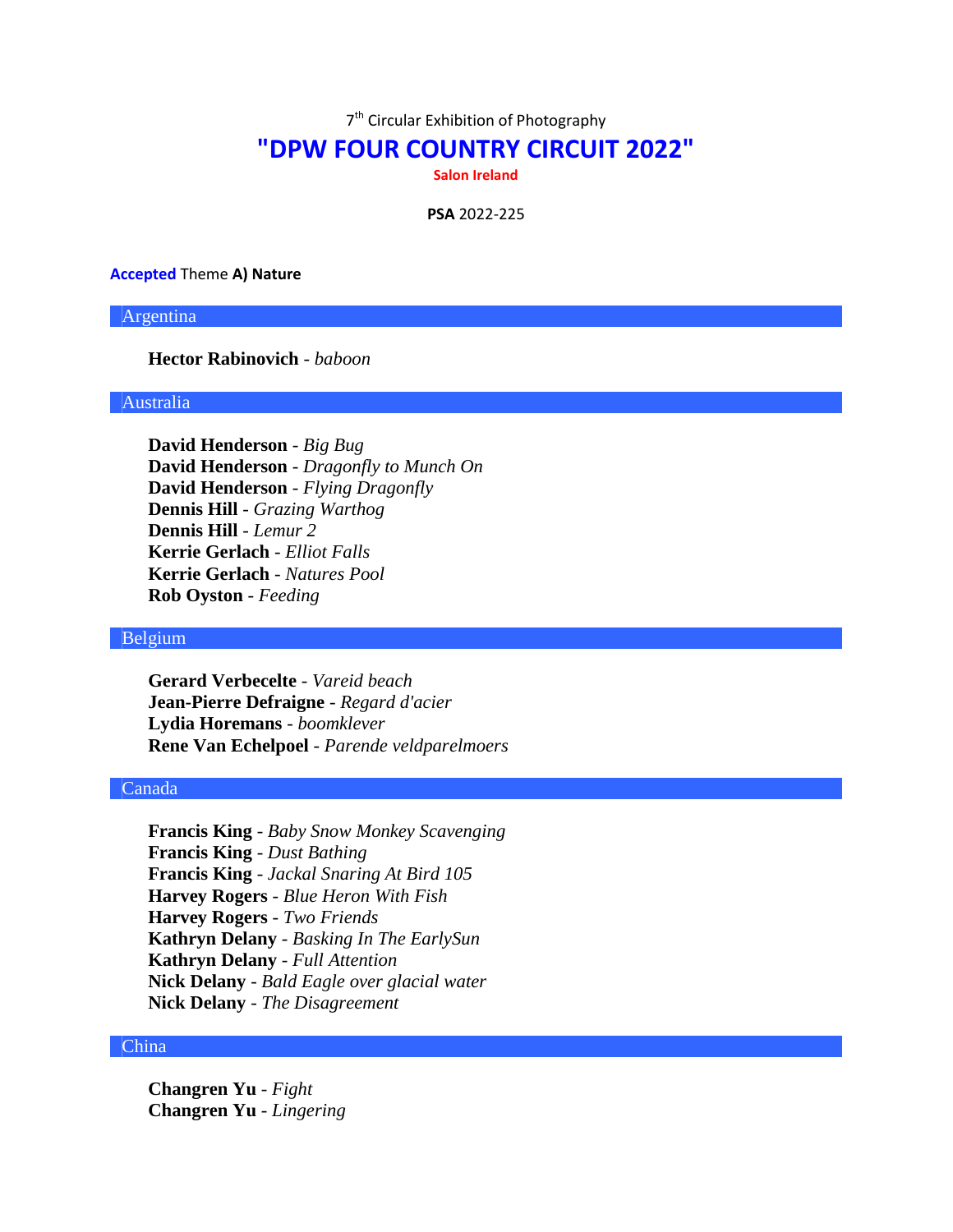**Dengrong Gan** - *Gebi winter* **Dibiao Tao** - *A family of four* **Dibiao Tao** - *Frolic* **Dibiao Tao** - *Poised* **Dongfeng Hu** - *Cranes scream* **Dongfeng Hu** - *Cranes scream in the snow* **Dongfeng Hu** - *My baby* **Guomei Yang** - *Majestic elks at rising sun* **Guomei Yang** - *Masculinity in armour* **Jurong Yu** - *Love Me If You DareMelody* **Kebin Li** - *Perch alone* **Li Cui** - *flowers under mountain* **Li Cui** - *starry sky* **Min Li** - *Natural World 13* **Min Li** - *tender family 11* **Yichi Wang** - *An unstoppable kiss* **Yiliang Yang** - *A corner of the iceberg 1* **Yongquan Cao** - *Beautiful Scenery 1*

### Cyprus

**Thanasis Hadjipavlou** - *Flamingo style*

#### England

**Charles Ashton** - *Surfacing* **jennifer margaret webster** - *Jelly Fish 1* **jennifer margaret webster** - *Male Seal to close to mother and pup*

### Finland

**Juha Jokinen** - *Mirror image of bear 1* **Leena-Maija Lindqvist** - *Stork mother and her chick 2* **Leena-Maija Lindqvist** - *Twig nest* **Timo Valpasvuo** - *SPARROW*

### France

# **JACKY DUMANGIN** - *BRAME*

# **Germany**

**Mona Moraht** - *ground squirrel*

### Hong Kong

**Arnaldo Paulo Che** - *Web of life 5*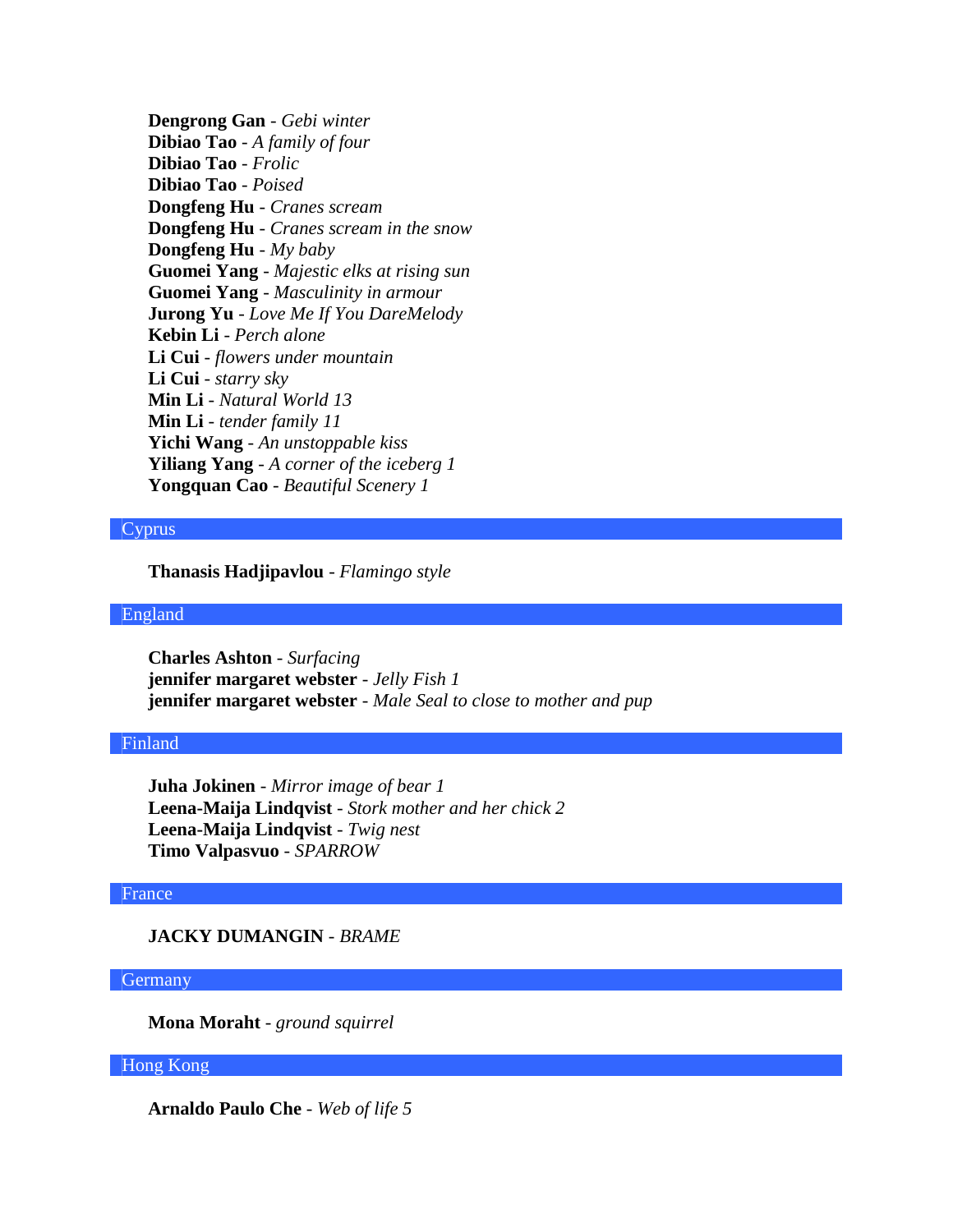**Arnaldo Paulo Che** - *Wildebeest crossing the river 1* **Chi Fun Fanny Ng** - *I Am Watching You* **Chi Fun Fanny Ng** - *Jump over My Reflection* **Chi Fun Fanny Ng** - *Mother and Child* **Ching Ching Chan** - *Hunter 002* **Ching Ching Chan** - *Jelly Sweetheart* **DIANA CHAN** - *Aiming 1* **DIANA CHAN** - *Going to Fly* **DIANA CHAN** - *Mantis and Water Droplets* **DIANA CHAN** - *Me First* **VOON WAH WONG** - *Azure Winged Magpie 01* **VOON WAH WONG** - *brown bear*

# Hungary

**Zoltan Lokos** - *Peafowl*

### India

**santosh bade** - *wife shouting*

### Indonesia

**ajar setiadi** - *jumping spider and prey 8357* **Anges van der Logt** - *Proboscis monkey* **Anges van der Logt** - *Sunrays in the forest* **Jioe kian min** - *save yourself*

#### Iran

**Abbas Haji Hosain Kalantar** - *Playful squirrel* **Abbas Haji Hosain Kalantar** - *Quebec Habitat* **Mirali Parandak** - *Fox tongue* **Mirali Parandak** - *Glass butterfly* **Mirali Parandak** - *Shoemaker* **Mohammad Esteki** - *esferjan* **Mohammad Esteki** - *onlyin the galaxy* **Mohammad Esteki** - *patience* **Seyed Reza Javadi** - *Black tern* **Seyed Reza Javadi** - *glossy lbis*

### Italy

**ivana sancandi** - *Contrast*

Malaysia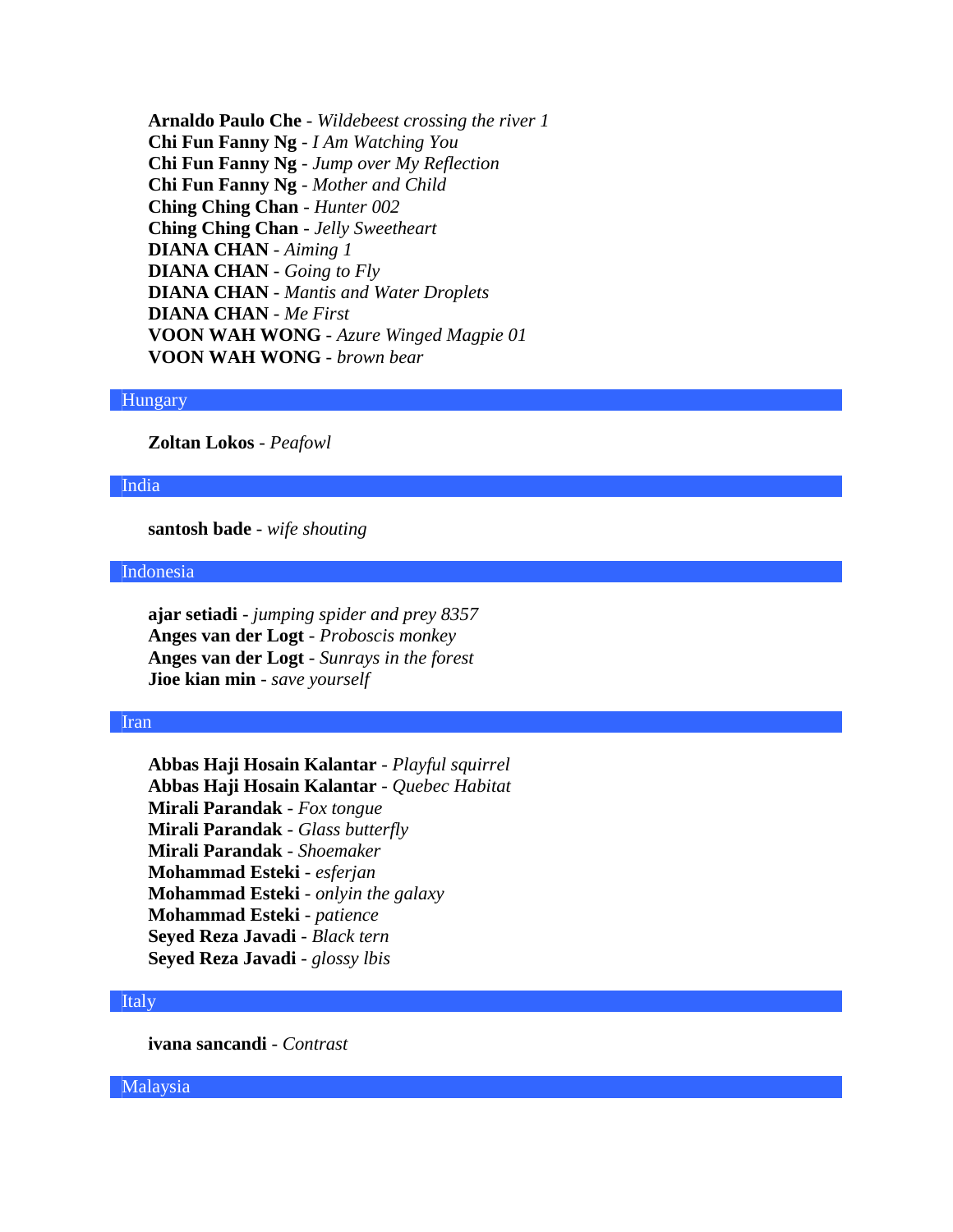**Edwin Ong Wee Kee** - *Mangrove In Ternate* **Edwin Ong Wee Kee** - *Mushroom Cloud* **Yeokkian Jenn Koh** - *Ant with aphids*

#### Serbia

**Borislav Milovanovic** - *Little One* **Vojislav Pesterac** - *Planina 7641*

# Singapore

**Lee Eng Tan** - *Olive backed Sunbird 13*

# Slovenia

**TOMI KRIZAJ** - *O THAT WATER* **TOMI KRIZAJ** - *YELOW DRAGON*

# South Korea

**hagwoo nam** - *A nest*

Taiwan

**CHIDI CHEN** - *Bizarre Landscape* **CHIDI CHEN** - *Boar Rocks*

# USA

**Bob Chiu** - *African elephants21* **Bob Chiu** - *African wildlife9* **Brenda Fishbaugh** - *Kissing Cousins* **Donald DeDonato** - *Coconut Snack* **Donald DeDonato** - *Red-tailed on Lichen* **Donna Hom** - *A Happy Fly* **Donna Hom** - *Morning Parade* **Jie Fischer** - *Animal portraits21* **Jingru Luo** - *QQMM* **Jingru Luo** - *Ydfq* **Kevin Bacher** - *Eruption of Stars* **SHIRLEY TRINH** - *Autumn at Palouse* **Terry Dickerson** - *Curious Yellow-rumped Warbler*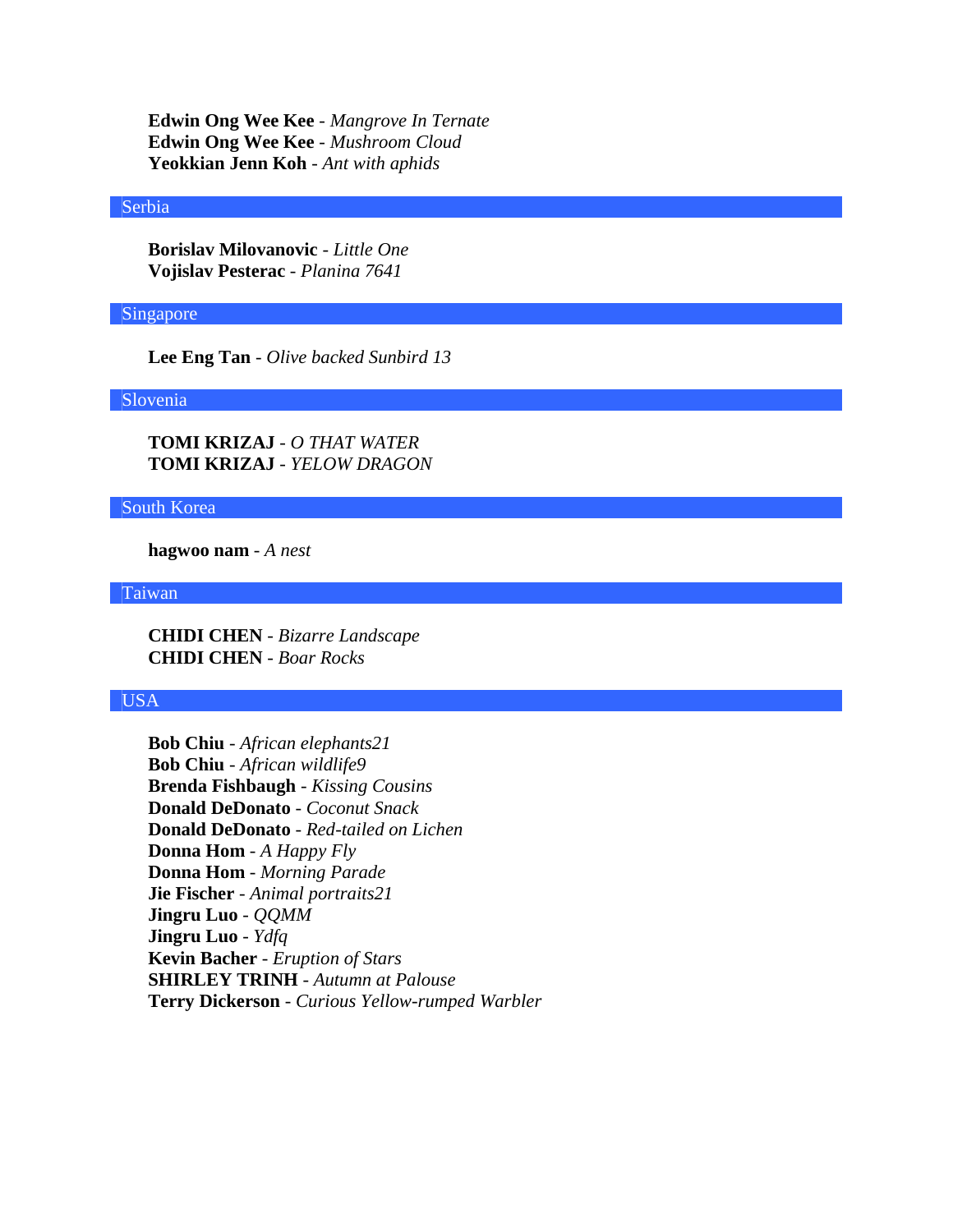7<sup>th</sup> Circular Exhibition of Photography

# **"DPW FOUR COUNTRY CIRCUIT 2022"**

**Salon Ireland**

**PSA** 2022-225

#### **Accepted** Theme **B) Woman**

### Argentina

**Hector Rabinovich** - *dolls seller* **Hector Rabinovich** - *pensativa en desierto de Thar* **Hector Rabinovich** - *vendedora de cacahuetes*

### Australia

**Kerrie Gerlach** - *Hooded Beauty*

### Bangladesh

**Sikder Ahmed** - *Flowers* **Sikder Ahmed** - *Red Chilis and Colorful women* **Sikder Ahmed** - *We play we work*

# Canada

**Danlei Ye** - *Cuban lifestyle6* **Danlei Ye** - *Living in Central Asia51* **Danlei Ye** - *The Himba people44* **Harvey Rogers** - *Complementary Flowing Lines* **Harvey Rogers** - *Lisa With Sword* **Harvey Rogers** - *Wondering*

# China

**Chao Gong** - *Childhood* **Chao Gong** - *Happy* **Dongdong Xu** - *girl with long hair* **Dongdong Xu** - *Imprison* **Dongdong Xu** - *seed* **Dongdong Xu** - *Shine* **Dongfeng Hu** - *Busy Tibetan woman* **Dongfeng Hu** - *Carry the hope* **Fang Liu** - *Spring tea picking* **Guizhong Guo** - *Gaze by the door* **Guizhong Guo** - *Life*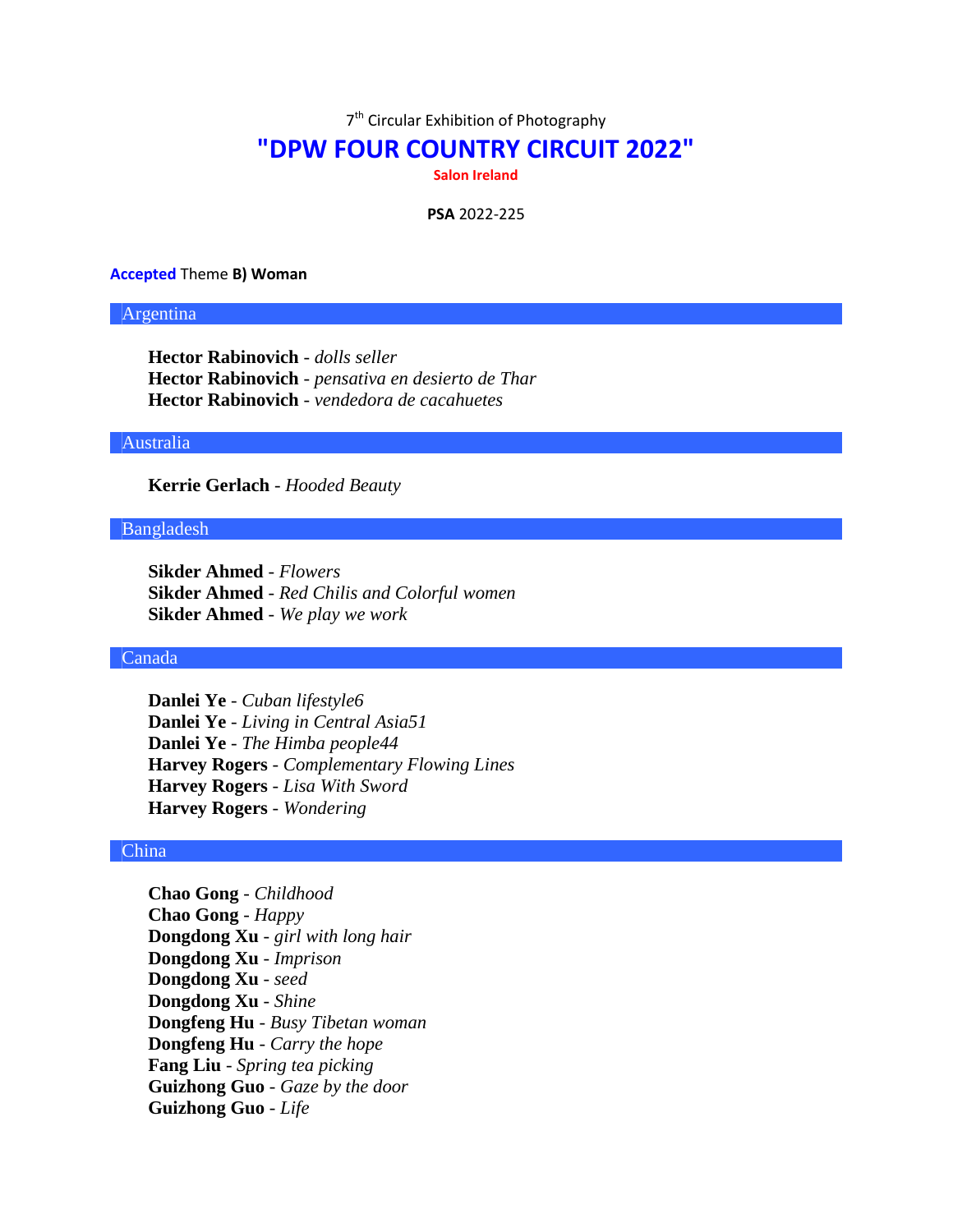**Guizhong Guo** - *Little bride* **Hanxin Li** - *Beauty in period of Republic* **Hanxin Li** - *Bride-to-be* **Jiangchuan Tong** - *Friend* **Jiangchuan Tong** - *Streams and tea ceremonies* **Jurong Yu** - *Life in Daliangshan 20* **Min Li** - *Believers in the Rock Church30* **Min Li** - *Portraits of tribes in Ethiopia 2* **Ming Liu** - *Quiet* **Ping Xu** - *Elves in the moonlight* **Ping Xu** - *Unity of heaven and earth* **Rong Jiang** - *Old kitchen* **Shaoning Liu** - *Glance back* **Xiaoping Chen** - *Woman in Town* **Xinglong He** - *Beautiful side face* **Xinglong He** - *classy girl* **Xinglong He** - *Shy girl* **Yaping Ma** - *Music lingered in the air* **Yichi Wang** - *Pilgrimage road* **Yichi Wang** - *Wild* **Yongjiang Zhang** - *Old Tibetan woman* **Yongquan Cao** - *The Beauty* **Yongquan Cao** - *Wedding 3* **Zuping Zhang** - *Comrade-in-arms*

# Cyprus

# **GEORGE YIALLOURIS** - *GINGER DOLL 02*

### England

**Chris Whitty** - *By the window*

#### Finland

**Juha Jokinen** - *Agata 1* **Juha Jokinen** - *Elena 2*

# France

# **JACKY DUMANGIN** - *CLAUDETTE*

#### **Germany**

**Herdis Halvas-Nielsen** - *Hamar woman in the valley* **Herdis Halvas-Nielsen** - *Tai Chi* **Manfred Kluger** - *a natural beauty-3*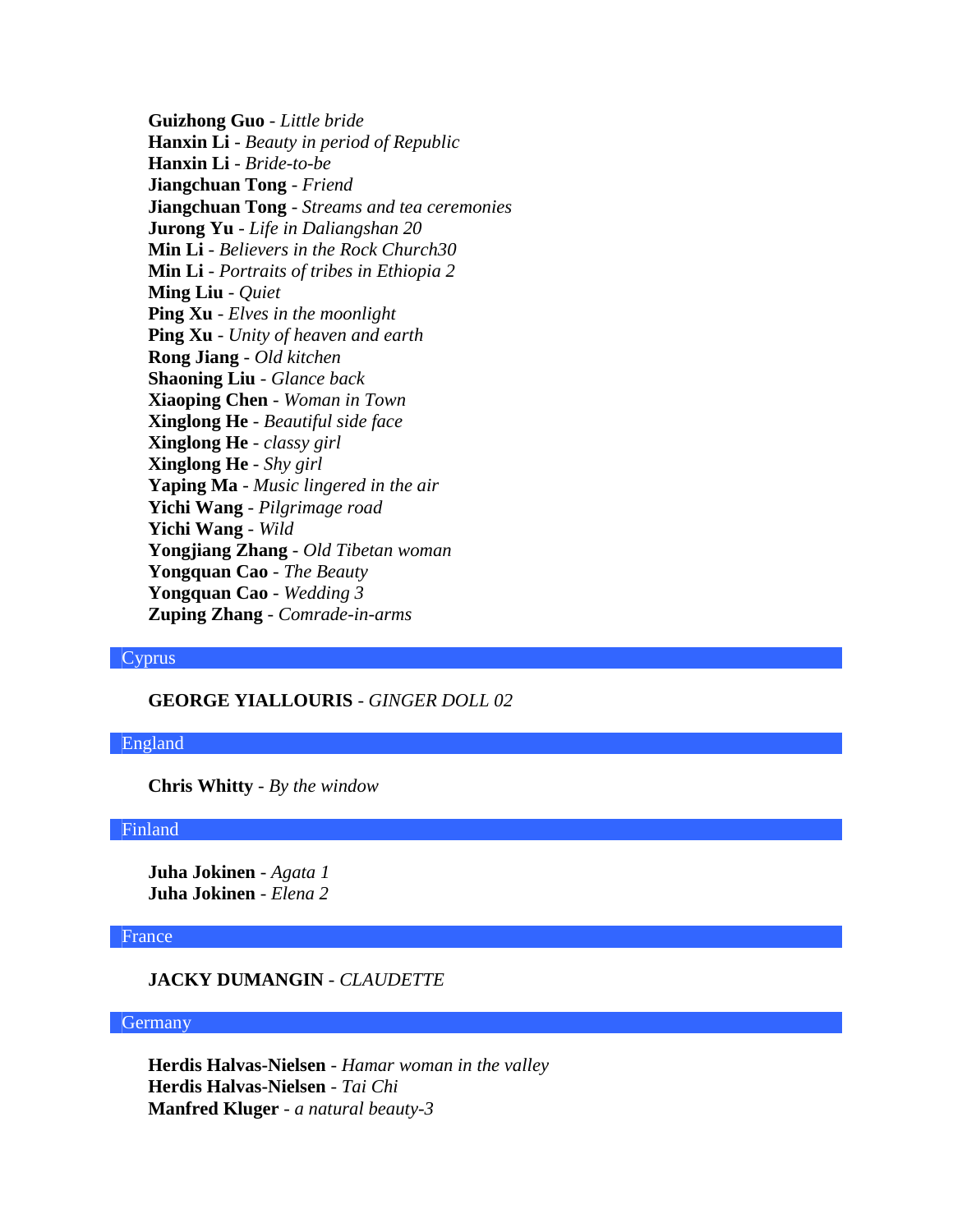**Manfred Kluger** - *in balance-1* **Manfred Kluger** - *lets dance-2* **Mona Moraht** - *in passing*

# Hong Kong

**Arnaldo Paulo Che** - *A long red dress 1* **Arnaldo Paulo Che** - *Old woman with rattan basket 1* **Arnaldo Paulo Che** - *Pray 3* **Chi Fun Fanny Ng** - *Beauty and the Beast* **Chi Fun Fanny Ng** - *Good Friends Catching Up* **Chi Fun Fanny Ng** - *What Could Be Up There* **Ching Ching Chan** - *Distorted Face 004* **Ching Ching Chan** - *Lady In Red* **Ching Ching Chan** - *Twins Dance 02* **VOON WAH WONG** - *Tibetan 28* **VOON WAH WONG** - *Tibetan 48* **VOON WAH WONG** - *Tibetan 51*

#### Hungary

**Zoltan Lokos** - *Girls* **Zoltan Lokos** - *Old door*

#### Indonesia

**ajar setiadi** - *Princes potrait 2* **ajar setiadi** - *Princes potrait 4* **Anges van der Logt** - *After the performance* **Anges van der Logt** - *Getting ready for the performance* **Anges van der Logt** - *Ngarot girl in the dooropening* **D Agung Krisprimandoyo** - *Happy Singsing* **Jioe kian min** - *himba tribe namibia* **Jioe kian min** - *Preparation for prayer 002*

# Iran

**Abbas Haji Hosain Kalantar** - *astan* **Abbas Haji Hosain Kalantar** - *condolences* **Arlen Keshishian** - *Atena in the wind* **Arlen Keshishian** - *memories* **Ebrahim Bahrami** - *Great effort* **Kiarang Alaei** - *The Heaven* **Kiarang Alaei** - *the Young Woman* **Mohammad Esteki** - *molod* **Mohammad Esteki** - *sima* **Seyed Reza Javadi** - *Nowruz*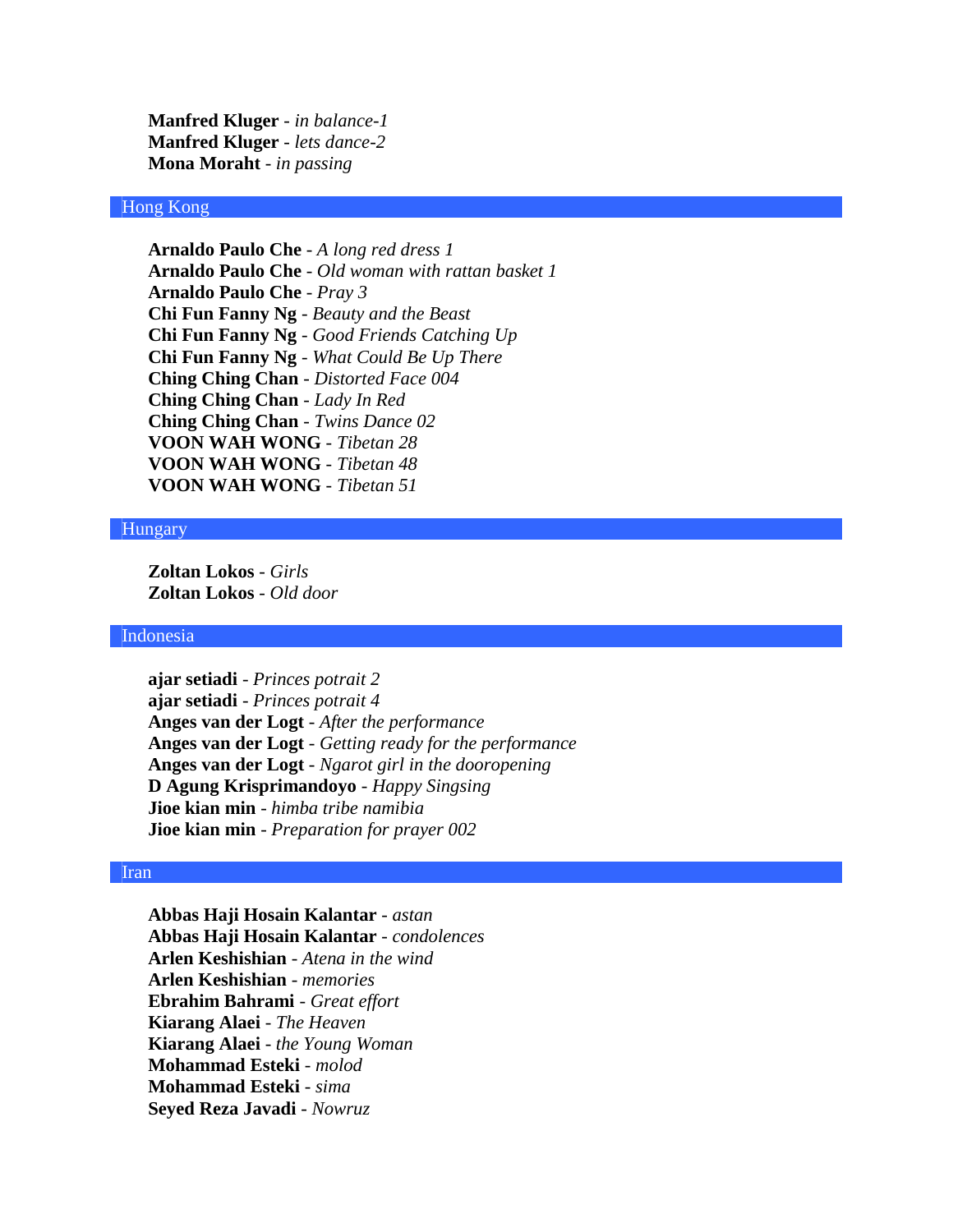#### Ireland

**Ivy Cecez** - *Lusi and her shadow*

### Italy

**ivana sancandi** - *Moter and son* **Vincenzo Di Panfilo** - *Da Nang* **Vincenzo Di Panfilo** - *Wood supply*

#### Malaysia

**Edwin Ong Wee Kee** - *Lady Kenyah* **Edwin Ong Wee Kee** - *Lady Penan* **Edwin Ong Wee Kee** - *Lun Bawang Beauty* **Hsiang Hui Sylvester Wong** - *Vietnam Lady Portrait 011*

# Russian Federation

**Alexey Ivashchuk** - *Anna* **Alexey Ivashchuk** - *Polina2022-1080* **Alexey Ivashchuk** - *Schoolgirl* **Alexey Ivashchuk** - *Valerie*

### Slovenia

**TOMI KRIZAJ** - *OLD WOMAN*

### Spain

**JOAQUIN SALINAS D' ANGLADA** - *ESTUDIO DE ESNUDO 30* **JOAQUIN SALINAS D' ANGLADA** - *IRINA 20* **JOAQUIN SALINAS D' ANGLADA** - *IRINA 5* **Manel Puigcerver** - *Dancer silhouette*

### Taiwan

# **CHIDI CHEN** - *Nude in White Gauze*

# USA

**Bob Chiu** - *Kenyan fashion04* **Bob Chiu** - *Kenyan fashion08* **Bob Chiu** - *Kenyan fashion12* **Donald DeDonato** - *Female Steam Train Engineer* **Donald DeDonato** - *Mary*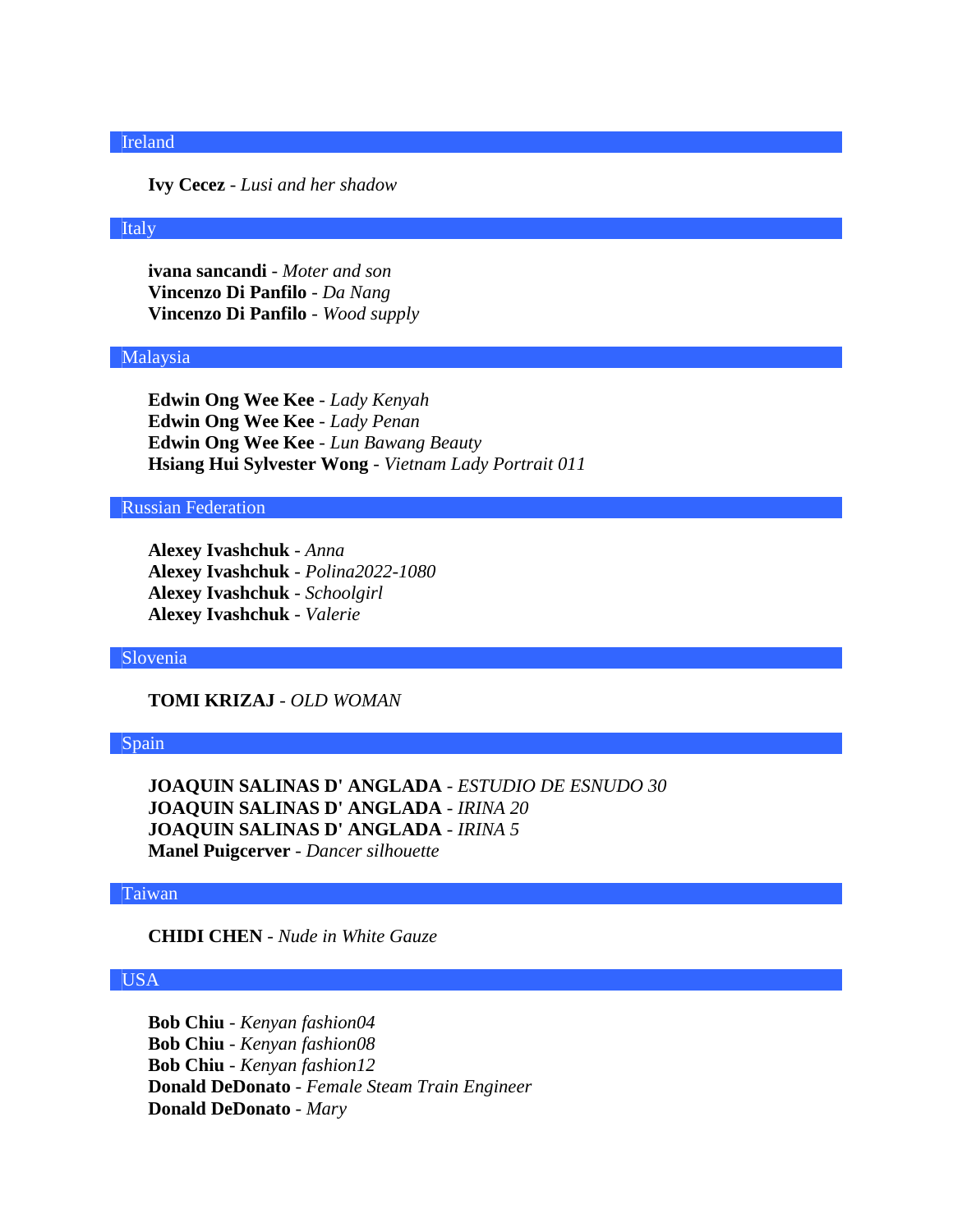**Donald DeDonato** - *Pretty Peighton* **Jingru Luo** - *Zhi* **SHIRLEY TRINH** - *Co Thach*

# 7<sup>th</sup> Circular Exhibition of Photography **"DPW FOUR COUNTRY CIRCUIT 2022" Salon Ireland**

**PSA** 2022-225

#### **Accepted** Theme **C) Open Color**

#### Argentina

**Hector Rabinovich** - *contando monedas* **Hector Rabinovich** - *linyera ene Delhinto* **Hector Rabinovich** - *tristeza*

# Australia

**Jenni Horsnell** - *Dewy Damselfly 57* **Jenni Horsnell** - *Silvereye on Blossom 14* **Rob Oyston** - *Explosion*

### Belgium

**Gerard Verbecelte** - *Matching* **Gerard Verbecelte** - *Mineral and vegetal* **Jean-Pierre Defraigne** - *La couverture rouge* **Jean-Pierre Defraigne** - *Lignes de feu* **Jean-Pierre Defraigne** - *Samuel* **Leo Vangrieken** - *Clown* **Lydia Horemans** - *Aventura Mol* **Lydia Horemans** - *Sing AlongMol.*

# Canada

**Francis King** - *Mud Race 10* **Francis King** - *Traffic At The Bridge* **Harvey Rogers** - *Let It Fly*

# China

**Changren Yu** - *Sunset* **Chao Gong** - *Empty city*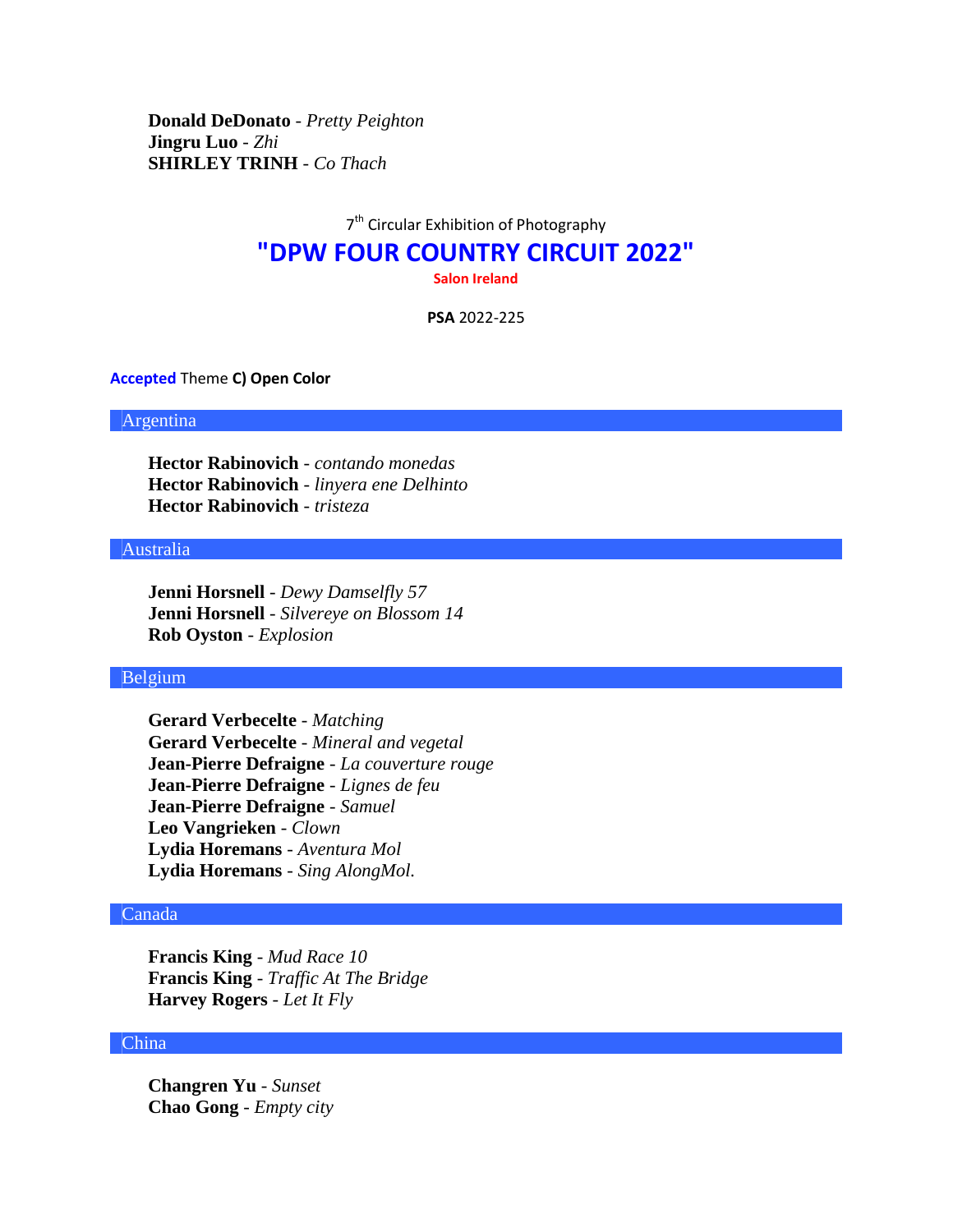**Chao Gong** - *Sempoma* **Chao Gong** - *Yangshan Deepwater Port* **Dengrong Gan** - *Veins* **Gaochao Hong** - *Return from fishing at sunset* **Gaochao Hong** - *Sunglow on ancient fortress* **Guizhong Guo** - *Over the horizon* **Guizhong Guo** - *Sunset clouds* **Guomei Yang** - *Bird tree at a low ebb* **Guomei Yang** - *Harmony* **Guomei Yang** - *Warm home* **Hanxin Li** - *Grown-up gir* **Jiangbin Chang** - *The Transhumance* **Jiangchuan Tong** - *Dragon Dancing* **Jiangchuan Tong** - *Red silk dance* **Jiangling Wen** - *Play* **Jiangling Wen** - *Savoring* **Jianjun Huang** - *Beach comber* **Jianjun Huang** - *Fruitful results* **Jianjun Huang** - *Keep watching* **Jianping Liu** - *Sunglow* **Jie Zhang** - *oxygen* **Jie Zhang** - *painting* **Jie Zhang** - *Photography* **Jie Zhang** - *play chess* **Jingheng He** - *butterfly* **Jingheng He** - *Dinosaur Discovery* **Jingheng He** - *Duckling* **Jurong Yu** - *honey* **Jurong Yu** - *Take snow travel* **Li Cui** - *ice river in snow mountain* **Liangping Qiu** - *Dinner* **Liangping Qiu** - *long hat* **Liangping Qiu** - *Princess Anna* **Limin Wang** - *Close to Wetland* **Limin Wang** - *colorful landscape* **Min Li** - *African elephant 4* **Min Li** - *The vein of Earth2* **Ping Xu** - *Traditional winemaking* **Ping Xu** - *Wandering in the paradise* **Quan Zou** - *Draw a face* **Quan Zou** - *girl* **Quan Zou** - *rainy day* **Rong Jiang** - *Being alone* **Rong Jiang** - *Immersed in games* **Shihai Shao** - *Veins of Earth 7* **Shuzhou Zhang** - *Viewing platform* **Wujiang Zhu** - *Beautiful night view of Yanan*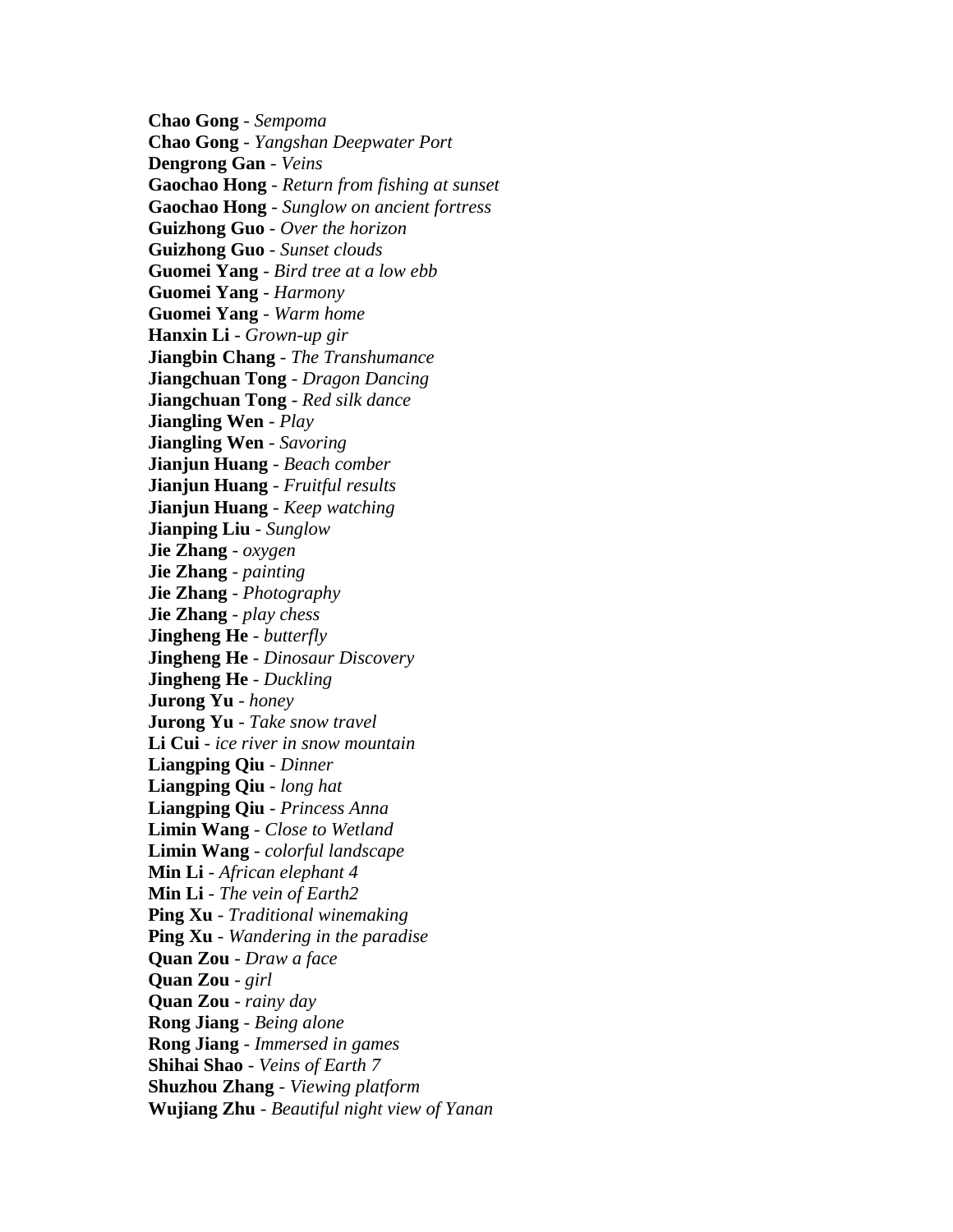**Xianyong He** - *bravely explore a new world* **Xianyong He** - *love of mother* **Xianyong He** - *with my best friend together* **Xiaofan Yang** - *bright eyes* **Xiaofan Yang** - *share* **Xiaofan Yang** - *with you* **Xiaoping Chen** - *Life of Fisherman* **Xiaoping Chen** - *Running* **Xiaoping Chen** - *Starry Sky* **Xiaoping Xiang** - *sleeping baby 1* **Xiaoping Xiang** - *sleeping baby 3* **Xiaoping Xiang** - *sleeping baby 4* **Xin Wang** - *Satori* **Xinglong He** - *Beijing Opera girl* **Xinglong He** - *girl in makeup* **Xiongbin Zuo** - *little panda* **Xiongbin Zuo** - *new life* **Xiongbin Zuo** - *sleeping in flowers* **Yang Li** - *hope* **Yang Li** - *pregnant woman* **Yaping Ma** - *Daughter of the sea* **Yaping Ma** - *Streamer of city* **Yaping Ma** - *Yi elders* **Yichi Wang** - *Have deep feelings* **Yichi Wang** - *Movies in the countryside* **Yingchun Zhang** - *Fishing* **Yongjiang Zhang** - *Mood* **Yongjiang Zhang** - *Riding horse with whip* **Yonglin Sun** - *Hong Kong Nightscape* **Yonglin Sun** - *Melee* **Yongquan Cao** - *The Body 5* **Yunfeng Zhang** - *Classical beauty* **Yunfeng Zhang** - *girl with blue hat* **Yunfeng Zhang** - *Red fruit* **Yunfeng Zhang** - *white yarn skirt* **Zhenyang Mei** - *Salt harvest* **Zhenyang Mei** - *Weave*

### Cyprus

**Thanasis Hadjipavlou** - *Flawless curves*

#### Denmark

**Thomas A. Christensen** - *Hey you-11*

England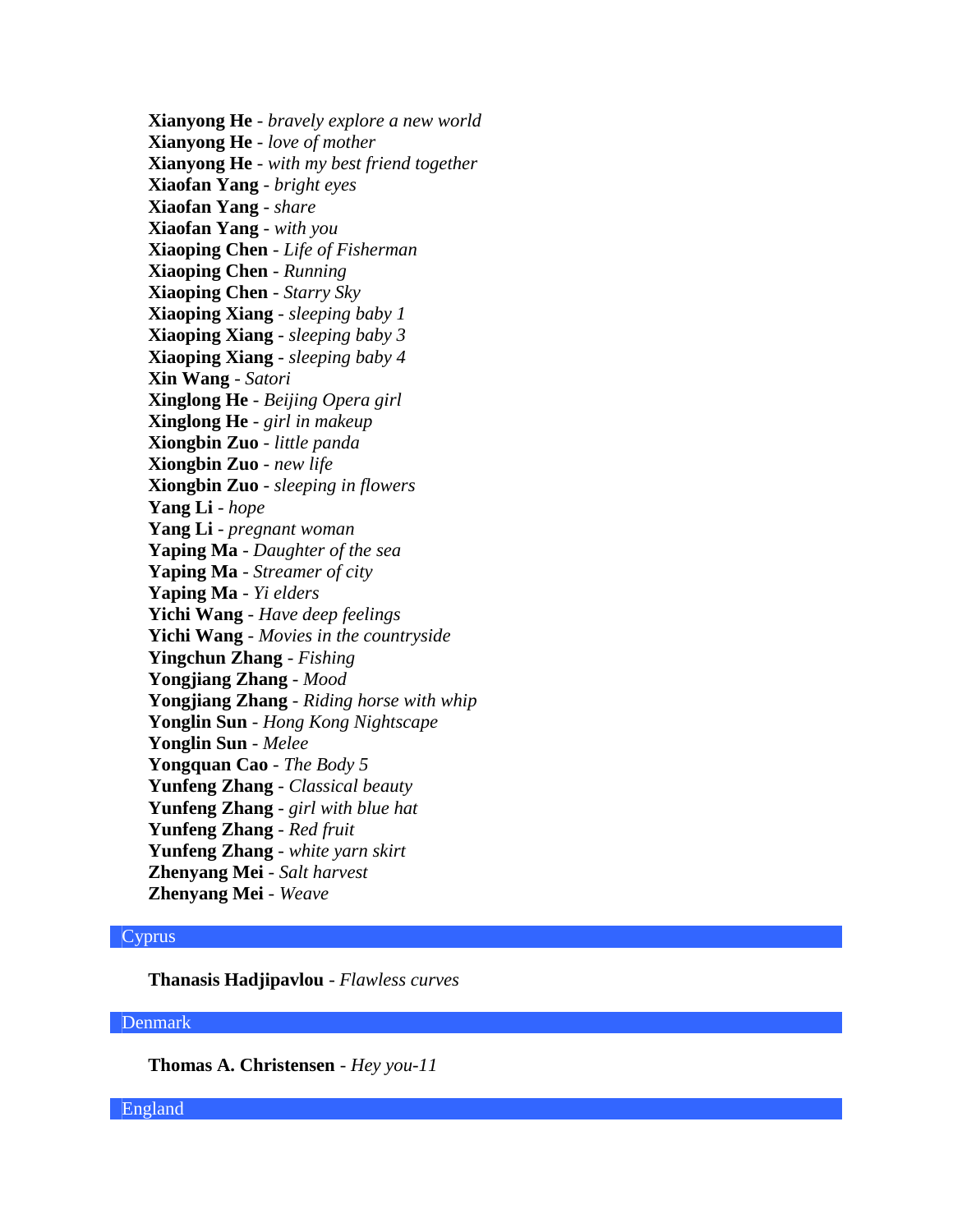**Charles Ashton** - *Measuring Up* **jennifer margaret webster** - *Puffin in the Sea Thrift*

### Finland

**Juha Jokinen** - *Poetry* **Leena-Maija Lindqvist** - *Colourful milieu* **Timo Valpasvuo** - *FANTASY LAND* **Timo Valpasvuo** - *ME AND MY FIRST SHOES*

#### France

**Christian Mangeot** - *Palais des papes, Avignon-1* **JACKY DUMANGIN** - *MACARONS*

#### Germany

**Manfred Kluger** - *autumn colours-7* **Manfred Kluger** - *bird of fire-1* **Manfred Kluger** - *golden girl-1* **Manfred Kluger** - *pretty woman-9* **Mona Moraht** - *Manarola*

#### Hong Kong

**Arnaldo Paulo Che** - *Elephant fighting 1* **Arnaldo Paulo Che** - *Temple Festival 1* **Chi Fun Fanny Ng** - *Tracks on Ice* **Chi Fun Fanny Ng** - *Travel Through Colourful Mountain* **Ching Ching Chan** - *Aquatic Blossom 009* **Ching Ching Chan** - *Chaos Family* **Ching Ching Chan** - *Charm Of Farming* **Ching Ching Chan** - *Look After 003* **DIANA CHAN** - *Meeting up* **DIANA CHAN** - *Rowing in water flower* **DIANA CHAN** - *The Heart Road* **VOON WAH WONG** - *Bangladeshi 29* **VOON WAH WONG** - *Fairy in the water 07*

#### India

**Narendra Kumar Pandey** - *MAN IN BLUE LANE* **Narendra Kumar Pandey** - *SHOPKEEPER 1* **santosh bade** - *life in pieces*

Indonesia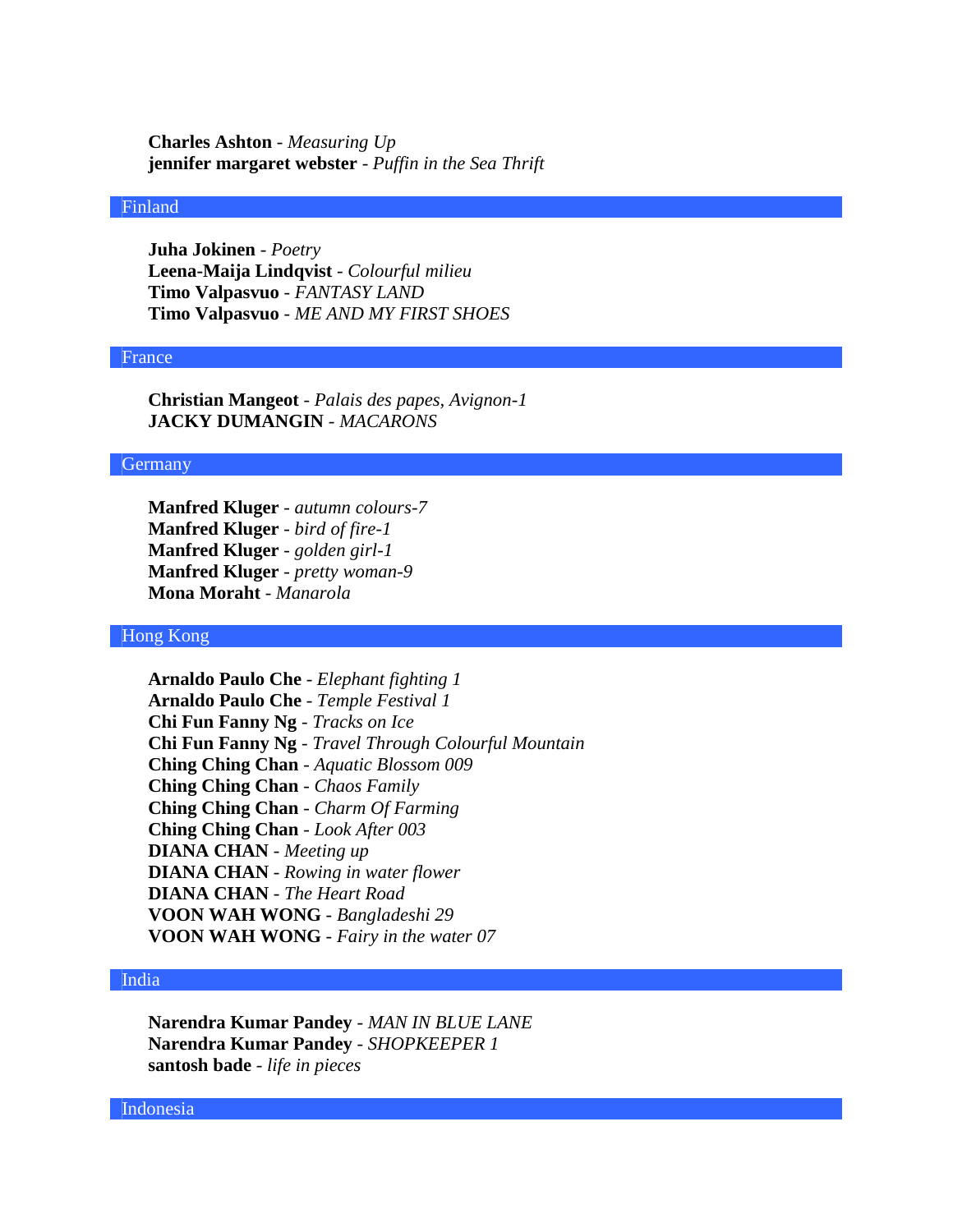**Anges van der Logt** - *Rasta on Gunung Kidul beach* **D Agung Krisprimandoyo** - *Abyaneh Village* **D Agung Krisprimandoyo** - *White Rooster* **Jioe kian min** - *Chicken cage* **Jioe kian min** - *jumping*

### Iran

**Abbas Haji Hosain Kalantar** - *target* **Arlen Keshishian** - *Perspective* **Hossein Zare** - *Best Friends* **Hossein Zare** - *Life* **Hossein Zare** - *The Last Surviving* **Kiarang Alaei** - *In row* **Kiarang Alaei** - *the Stroller* **Mirali Parandak** - *Craft shop* **Mirali Parandak** - *Old texture and geometric* **Mohammad Esteki** - *living in silence* **Mohammad Esteki** - *margaret* **Mohammad Esteki** - *move*

### Malaysia

**Yeokkian Jenn Koh** - *Together 516*

# **O**atar

**Ahmed Mohamed Hassan** - *Fat Hen* **Ahmed Mohamed Hassan** - *Green Wave*

# Romania

**Ovi D Pop** - *Frame in* **Ovi D Pop** - *The Seasons`s Labyrinth* **Sarb Vasile** - *The fortress in the city of Alba Iulia*

## Russian Federation

**Alexey Ivashchuk** - *Ekaterina -1080* **Alexey Ivashchuk** - *Elena I* **Alexey Ivashchuk** - *Lera in the hat* **Alexey Ivashchuk** - *Redhead Annie*

### Serbia

**Vojislav Pesterac** - *Bane 7562*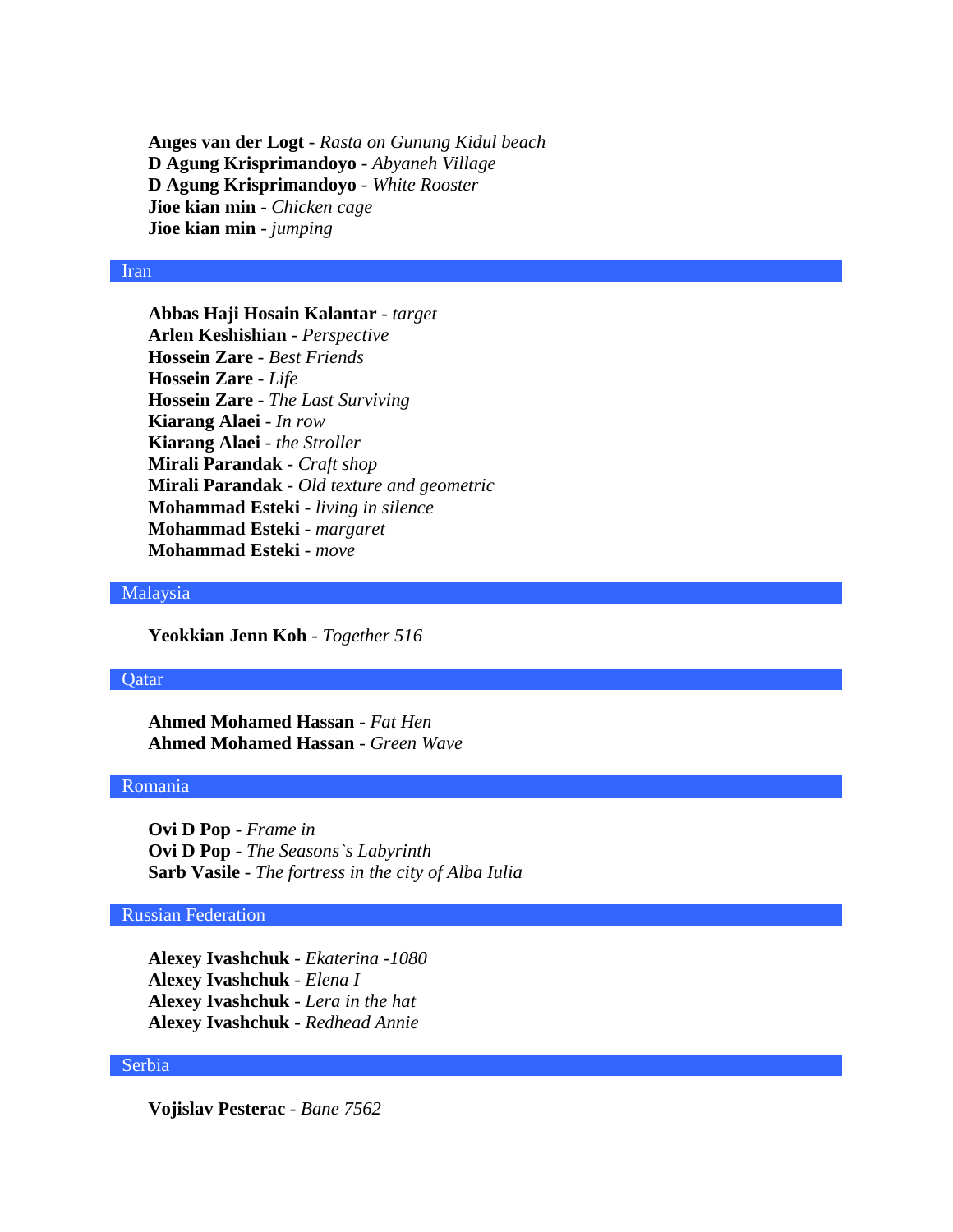#### Singapore

**Lee Eng Tan** - *Creepy Doll 15* **Lee Eng Tan** - *Eagle Hunter 23* **Lee Eng Tan** - *Farah Farz 19*

#### Spain

**JOAQUIN SALINAS D' ANGLADA** - *AL LIMITE 5* **JOAQUIN SALINAS D' ANGLADA** - *RESPLANDOR EN LA BAHIA*

Taiwan

**Ya-Chen Su** - *Dance with powder*

### USA

**Brenda Fishbaugh** - *Who HIts the Ground First* **Donald DeDonato** - *View From Kinzie Street Bridge* **Donna Hom** - *Moonset on the Dish* **Donna Hom** - *Sunset in Yosemite* **Jie Fischer** - *Having fun in water22* **Jingru Luo** - *ylhf* **Lillian Roberts** - *20 Mule Canyon Colorscape* **Lillian Roberts** - *WF Bee-Eater 3 Males on Perch* **SHIRLEY TRINH** - *Chan Cuu*

#### Wales

**Rhodri Phillips** - *BRIDGE VIEW SWANSEA*

7<sup>th</sup> Circular Exhibition of Photography

# **"DPW FOUR COUNTRY CIRCUIT 2022"**

**Salon Ireland**

**PSA** 2022-225

**Accepted** Theme **D) Open Monochrome**

Argentina

**Hector Rabinovich** - *cafetín* **Hector Rabinovich** - *fumando un pucho*

Australia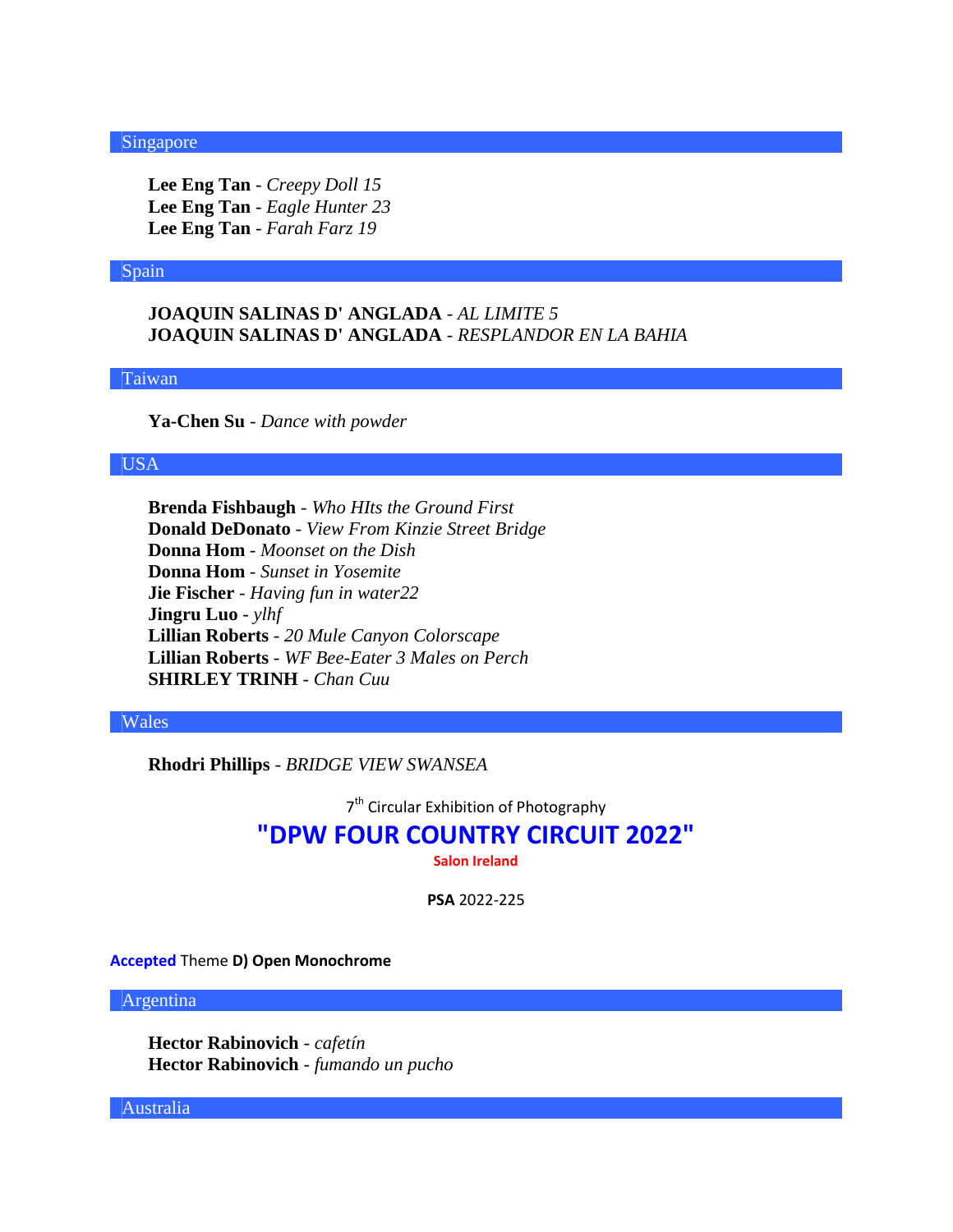### **Rob Oyston** - *Rocks*

### Belgium

**Jean-Pierre Defraigne** - *Le chef de famille* **Leo Vangrieken** - *Roker* **Leo Vangrieken** - *Twee slapers* **Leo Vangrieken** - *Vincent*

# Canada

**Danlei Ye** - *Living in Central Asia59* **Francis King** - *Old Hamer Lady* **Kathryn Delany** - *On Watch* **Kathryn Delany** - *Zebra Companions*

### China

**Changren Yu** - *Hostler* **Changren Yu** - *Misty rain in ancient village* **Dongdong Xu** - *Hoodwink* **Dongdong Xu** - *watching you* **Dongfeng Hu** - *Fly to the air* **Fang Liu** - *Another side* **Fang Liu** - *Black swan* **Fang Liu** - *Reliance* **Gaochao Hong** - *Farming* **Gaochao Hong** - *Nurse* **Hanxin Li** - *Peacock love* **Jiangbin Chang** - *Back from fishing 2* **Jiangling Wen** - *Dream* **Jiangling Wen** - *Yearned for* **Jianjun Huang** - *Paradise of birds* **Jianjun Huang** - *Perch on the reef* **Jie Zhang** - *goldfish and girl* **Jie Zhang** - *unhappy boy* **Jingheng He** - *draw* **Jingheng He** - *My good friend* **Jingheng He** - *Riding on my father shoulder* **Jinli Zhao** - *Long desert journey* **Jinli Zhao** - *Return to home with the wind* **Jurong Yu** - *Elks* **Jurong Yu** - *Life in Daliangshan 19* **Jurong Yu** - *Life in Daliangshan 3* **Liangping Qiu** - *breakfast* **Liangping Qiu** - *in the morning*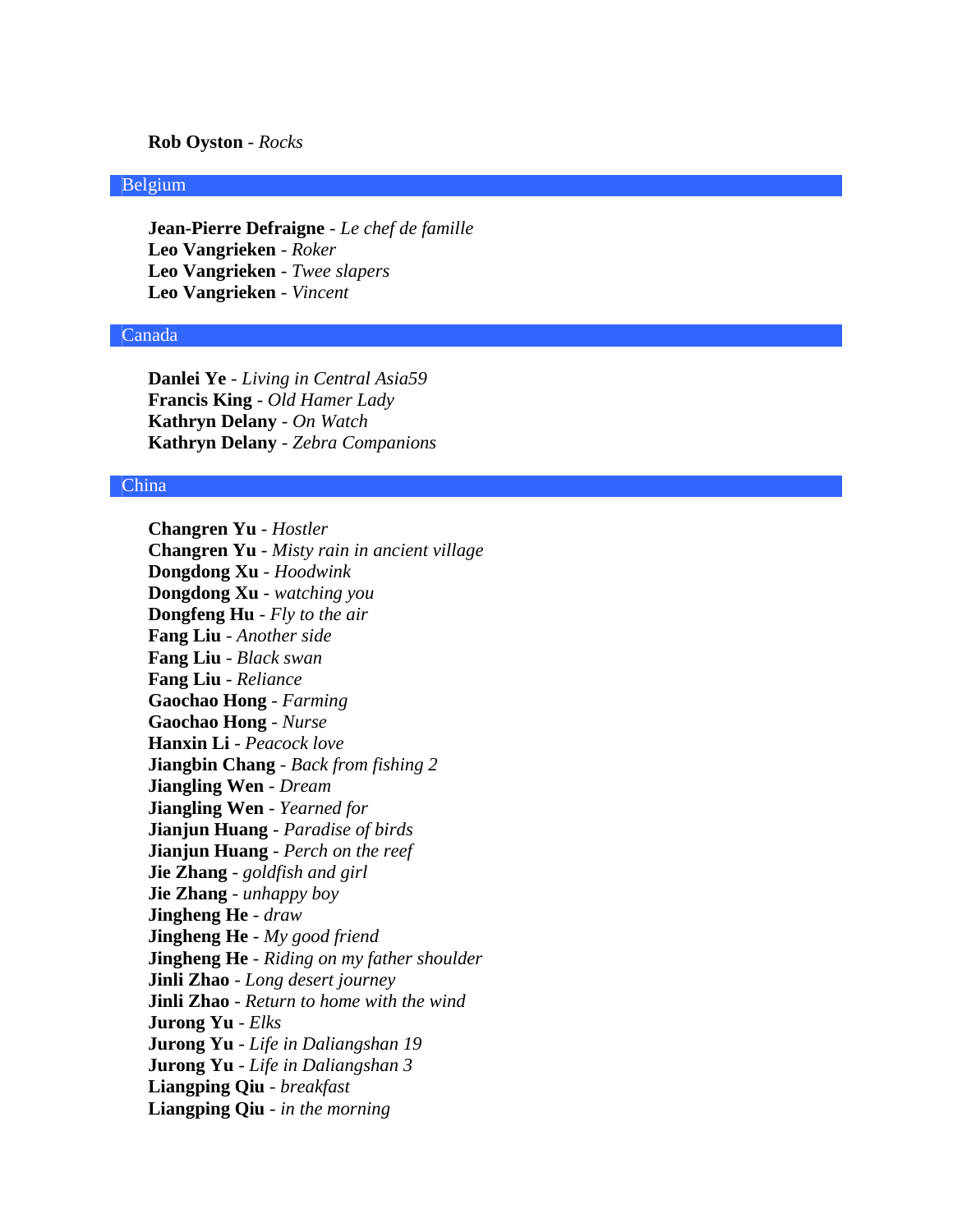**Liangping Qiu** - *Portrait of Princess Anna* **Limin Wang** - *companion* **Ping Xu** - *Old geese* **PU JIE** - *on father's hand* **Quan Zou** - *brothers* **Quan Zou** - *little fish* **Quan Zou** - *sisters* **Que Tan** - *Herds 7* **Rong Jiang** - *Barbershop* **Shihai Shao** - *Celebration 3* **Shihai Shao** - *Childhood 2* **Shihai Shao** - *Herds 2* **Shihai Shao** - *Stare 1* **Shuzhou Zhang** - *At the race course 7* **Xianyong He** - *deep love* **Xianyong He** - *Family portrait* **Xianyong He** - *Painted skin* **Xiaofan Yang** - *experimentalize* **Xiaofan Yang** - *Funny Things in Childhood* **Xiaofan Yang** - *Peep* **Xiaofan Yang** - *sisters and kitten* **Xiaoping Chen** - *Beautiful Palace* **Xiaoping Chen** - *Row a Boat* **Xiaoqing Zhang** - *Happy Moment 1* **Xiaoqing Zhang** - *The Ganges River 14* **Xin Wang** - *Granny* **Xinglong He** - *girl* **Xinglong He** - *raining* **Xinglong He** - *sisters together* **Xiongbin Zuo** - *friends* **Xiongbin Zuo** - *twins* **Yaping Ma** - *Foggy dawn* **Yichi Wang** - *Pastoral* **Yiliang Yang** - *Beautiful Horses 3* **Yiliang Yang** - *Focus on* **Yongjiang Zhang** - *Painting seller* **Yongquan Cao** - *Inherit 3* **Yunfeng Zhang** - *Branch crown* **Zhenyang Mei** - *Diving platform* **Zhenyang Mei** - *Elements of life*

#### Cyprus

**Thanasis Hadjipavlou** - *A lady who dazzles* **Thanasis Hadjipavlou** - *Free spirited*

England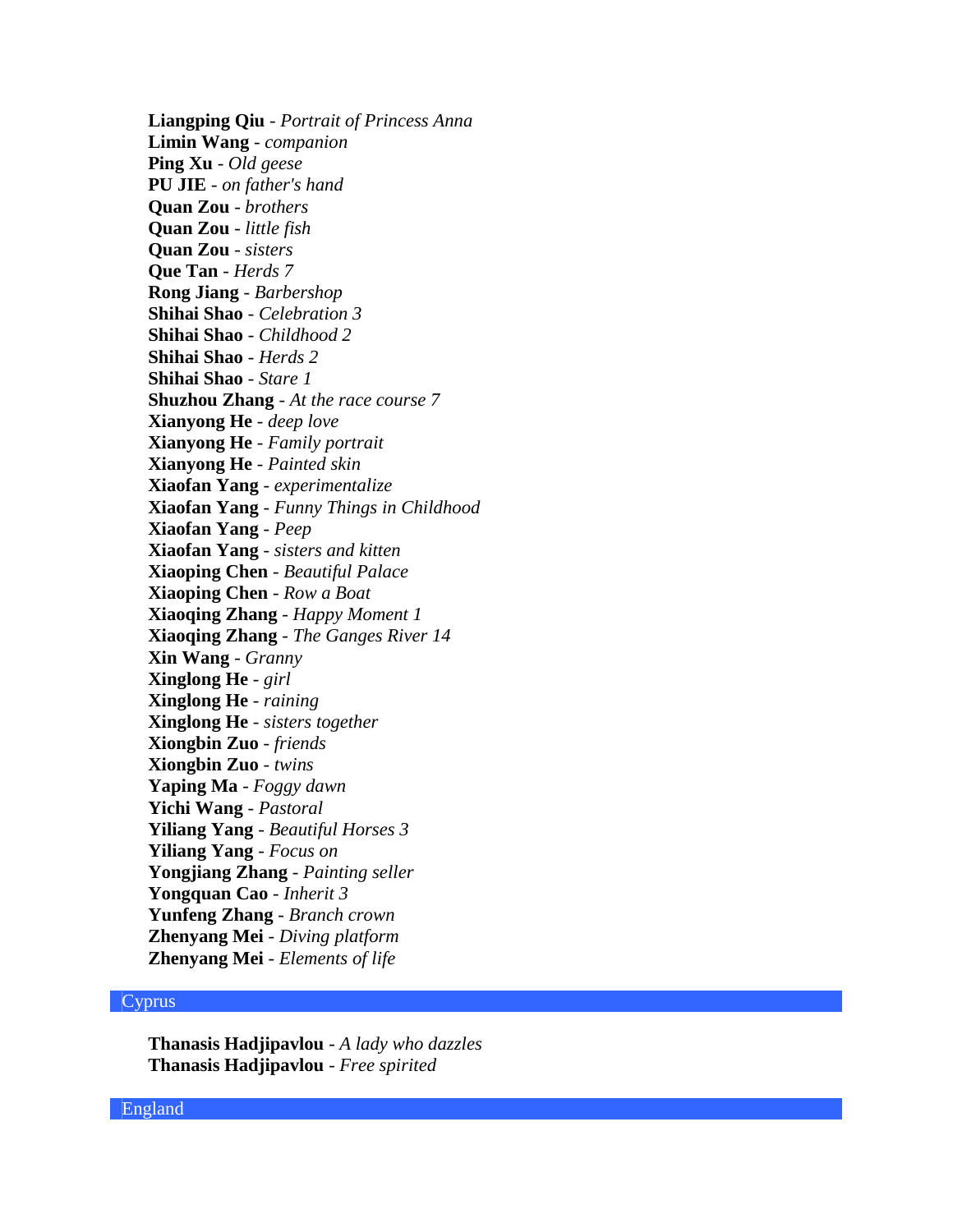**Charles Ashton** - *Masked*

### Finland

**Juha Jokinen** - *Drops 5* **Juha Jokinen** - *Figure 2*

#### France

**Christian Mangeot** - *Olivia III* **JACKY DUMANGIN** - *VELO OU TRAM*

## Hong Kong

**Arnaldo Paulo Che** - *Blue City 10* **Arnaldo Paulo Che** - *Charging 25* **Arnaldo Paulo Che** - *Let me go 3* **Chi Fun Fanny Ng** - *Tit for Tat* **Ching Ching Chan** - *Blinded* **Ching Ching Chan** - *Hidden 03* **Ching Ching Chan** - *With Hope* **DIANA CHAN** - *Winter Romances* **VOON WAH WONG** - *feeding cuckoo birds*

# Hungary

**Zoltan Lokos** - *Transformer room*

## India

**santosh bade** - *bhupali* **santosh bade** - *deep thinker*

#### Indonesia

**ajar setiadi** - *Learning Cogklak 0881* **ajar setiadi** - *Levitation 7832* **ajar setiadi** - *Making net fish 6009* **ajar setiadi** - *The Blue Balerina1467* **Anges van der Logt** - *Borobudur in the morning mist* **D Agung Krisprimandoyo** - *Horse Riding in Bromo* **Jioe kian min** - *smile 01*

#### Iran

**Abbas Haji Hosain Kalantar** - *desert curve*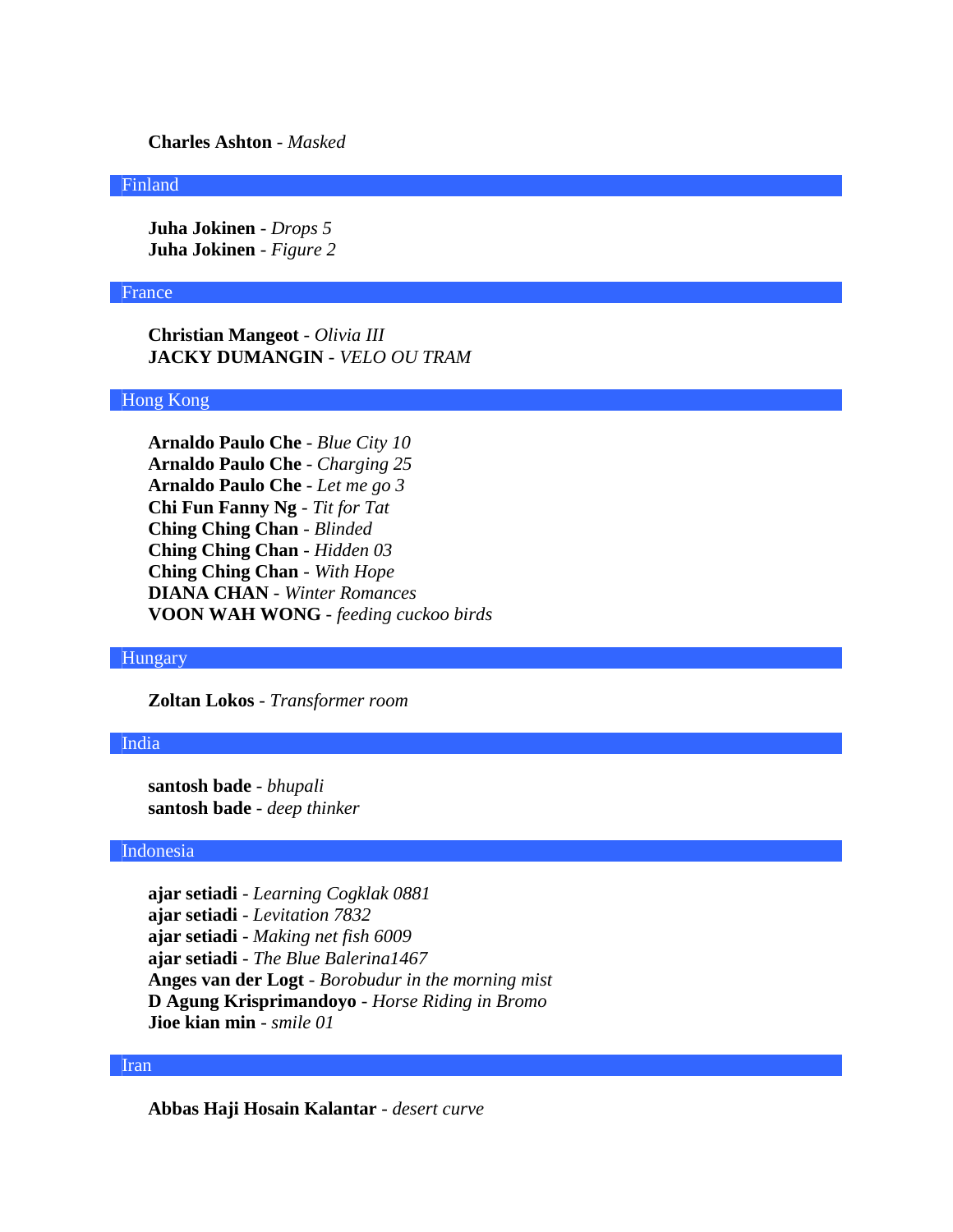**Abbas Haji Hosain Kalantar** - *night desert* **Abbas Haji Hosain Kalantar** - *sun desert* **Arlen Keshishian** - *Line up* **Hossein Zare** - *Protect* **Hossein Zare** - *Protector* **Hossein Zare** - *Steps* **Hossein Zare** - *Wrong Way* **Kiarang Alaei** - *loyalty* **Kiarang Alaei** - *the Alley* **Kiarang Alaei** - *the Mother* **Mohammad Esteki** - *beutiful eyes* **Mohammad Esteki** - *cry under water* **Mohammad Esteki** - *elina eyse* **Mohammad Esteki** - *Old history* **Seyed Reza Javadi** - *Brick kiln*

# Ireland

**Ivy Cecez** - *Catch*

#### Italy

**ivana sancandi** - *Holding hands* **ivana sancandi** - *Ty Tao* **Massimiliano Falsetto** - *games of children* **Massimiliano Falsetto** - *she excluded* **Massimiliano Falsetto** - *tattooed brothers* **Vincenzo Di Panfilo** - *Mio fratello* **Vincenzo Di Panfilo** - *The friend*

### Malaysia

**Edwin Ong Wee Kee** - *Sibu Tailor* **Hsiang Hui Sylvester Wong** - *Shoe Repair 051*

# Qatar

**Ahmed Mohamed Hassan** - *Black Conical* **Ahmed Mohamed Hassan** - *Flower Museum BW*

#### Romania

**Ovi D Pop** - *Locked* **Ovi D Pop** - *Served* **Ovi D Pop** - *Show must go on and on*

Russian Federation